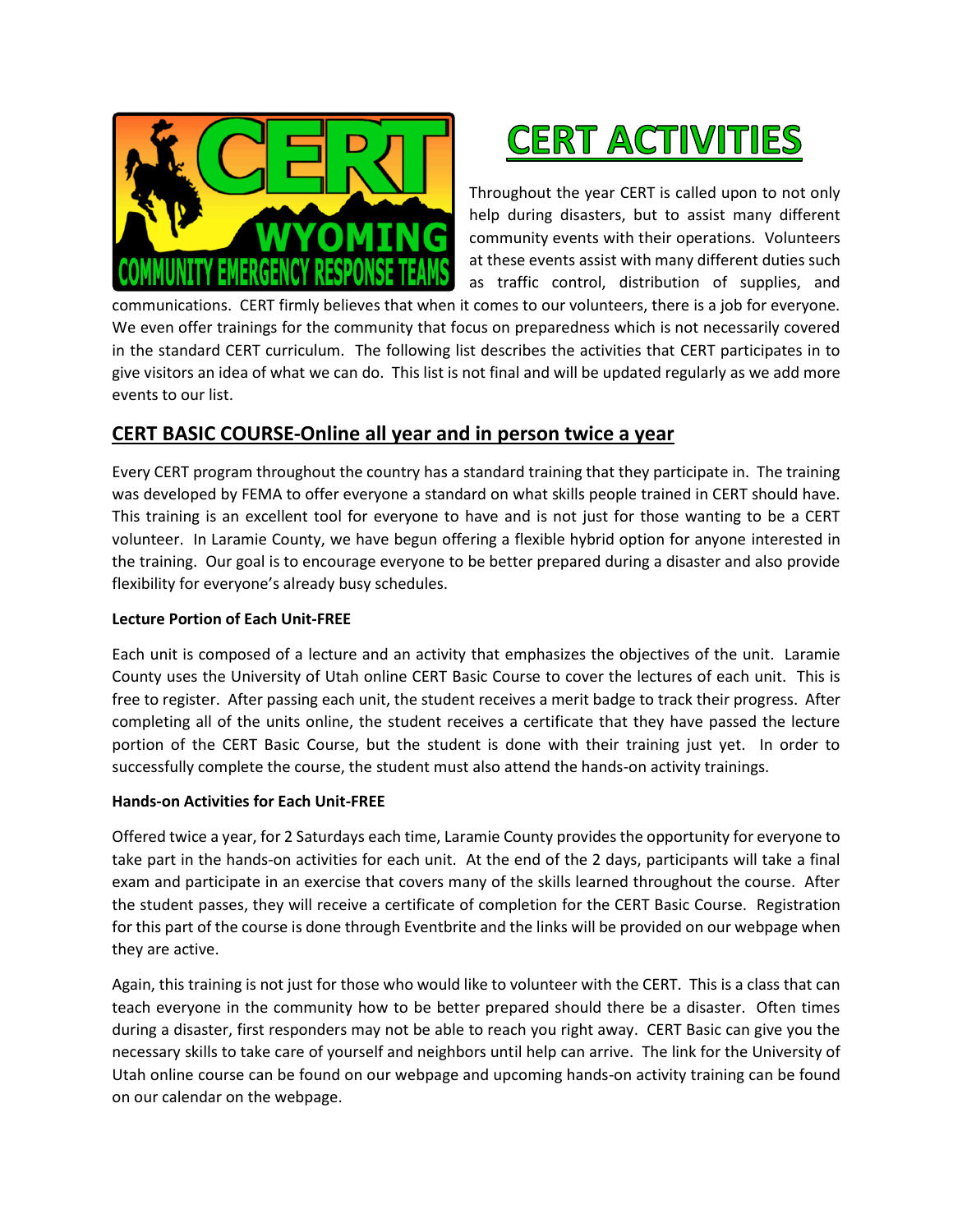# **OTHER CERT TRAININGS**

The following list covers additional trainings that CERT participates in that are not part of the standard curriculum:

- Stop the Bleed
- CPR
- Communications Basics
- Damage Assessments
- ICS Forms
- Point of Dispensing (POD) Presentation
- Various ICS Classes

# **SUPERDAY-The last Saturday in June**

Each year the City of Cheyenne in partnership with Holly Frontier organizes this great FREE community event. The day is full of fun activities, demonstrations, vendors, food and live music. CERT organizes an information table on preparedness and gives anyone interested the opportunity to signup for the group. We partner with other agencies and organizations that are involved with preparedness such as the Wyoming Office of Homeland Security, Laramie County Combined Communications Center, Amateur Radio groups, and Prepare Wyoming. CERT volunteers are needed to hand out information at the table during the event and promote community preparedness.

#### **CHEYENNE CHRISTMAS PARADE-The Saturday after Thanksgiving**

The Cheyenne Chamber of Commerce organizes the annual Christmas Parade for Cheyenne which takes place in the evening on the Saturday right after Thanksgiving. CERT volunteers are asked to assist with traffic control, monitor the crowd to ensure their safety, and provide communications to the Command Post.

### **CHEYENNE-LARAMIE COUNTY HEALTH DEPARTMENT CLINICS**

Throughout the year, the Cheyenne-Laramie County Health Department organizes vaccine clinics and most recently COVID testing clinics. CERT volunteers are usually assigned to traffic control, form runners, communications, and monitoring.

### **PERSONAL PROTECTIVE EQUIPMENT (PPE) DISTRIBUTION**

Since the start of COVID, many organizations were in need of PPE for their operations. The Wyoming Department of Health regularly coordinates with the Cheyenne-Laramie County Health Department to provide and distribute supplies. CERT provided assistance with the PPE by sorting, organizing and delivering the much needed supplies to those facilities that requested it.

### **LOCAL RESPONSE EXERCISES**

Each year, different agencies conduct exercises to determine if their response plans and people are ready should a disaster happen. Recently a shelter exercise was conducted in partnership with the local amateur